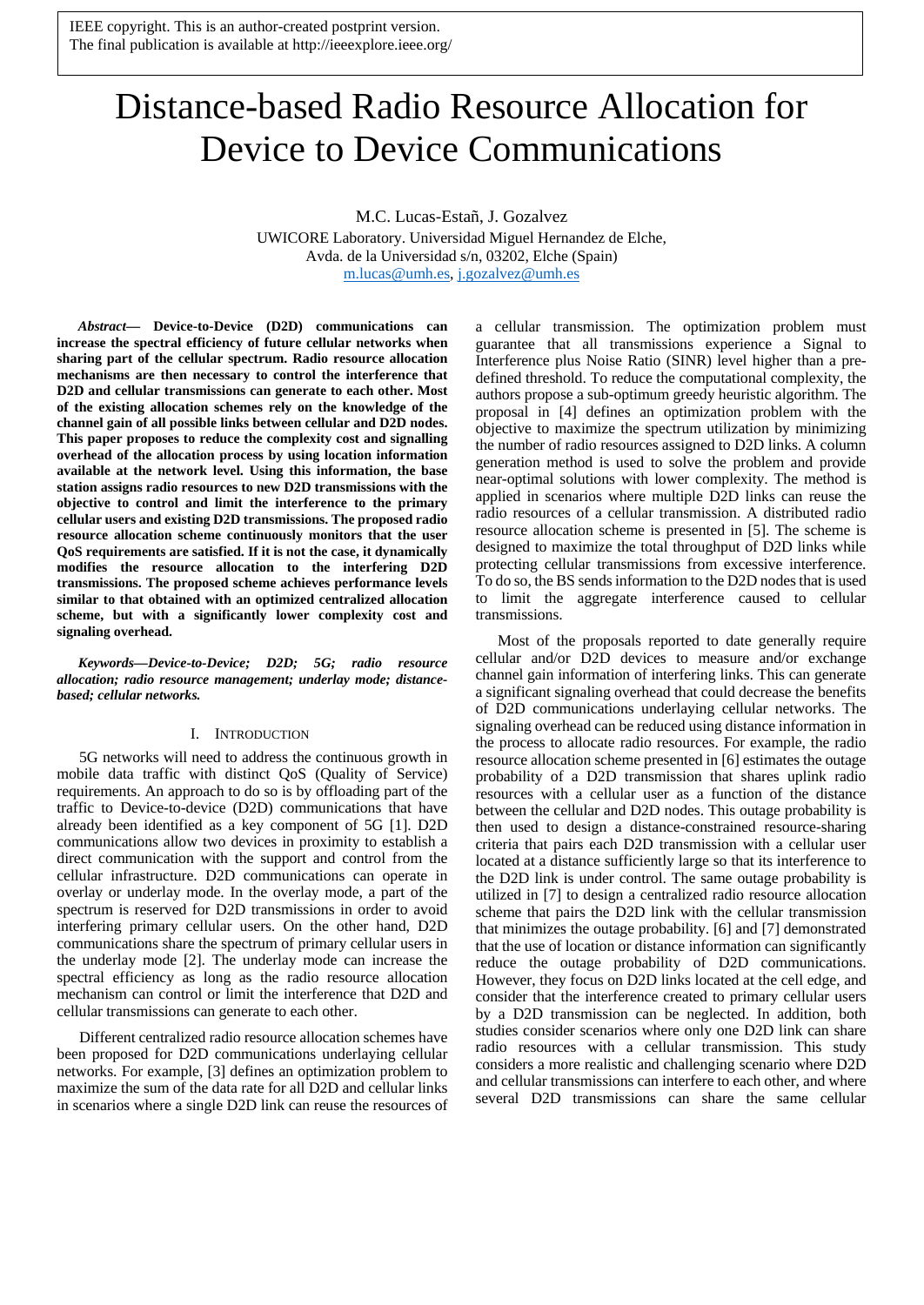resources. The latter case requires considering the aggregate interference generated by the multiple D2D transmissions that share the same resources. This scenario requires the design of novel resource allocation schemes that take into account, and control, the interference experienced by both cellular and D2D transmissions and its impact on their respective QoS levels. In this context, this paper proposes and evaluates a novel distancebased radio resource allocation scheme for D2D communications in underlay cellular networks. Following the conclusions obtained in [6] and [7], the proposed scheme exploits the location information to reduce the complexity and overhead of the resource allocation for D2D communications underlaying cellular networks. In the proposed scheme, the base station (BS or eNB) assigns to each D2D transmission the radio resources that can limit the interference suffered by the primary cellular and D2D users. This decision is taken based on the distance information between D2D and cellular users. The decision taken by the eNB does not initially take into account the aggregate interference caused by other D2D transmissions sharing the same radio resources. This is done to reduce the complexity and signaling overhead. The impact of such aggregate interference is monitored and controlled at the eNB and D2D receivers that continuously evaluate if their QoS requirements are satisfied. If such requirements are not satisfied, the eNB modifies the resource allocation to the interfering D2D link. The obtained results demonstrate that the proposed distance-based radio resource allocation scheme can achieve spectral efficiency and capacity levels at least as high as those obtained with optimized centralized schemes, but with a significantly lower complexity and signaling overhead.

## II. DISTANCE-BASED RADIO RESOURCE ALLOCATION

Following 3GPP TR 36.843 [\[8\],](#page-4-7) this work assumes that D2D communications utilize uplink (UL) LTE cellular spectrum. The use of UL cellular spectrum reduces the impact of the interference generated by D2D transmissions at the eNB. In addition, UL cellular users generate less average interference levels to D2D links since the average transmission power of mobile terminals is significantly lower than that of a BS. Cellular users are considered to be primary users of the spectrum. This study considers that several D2D transmissions can simultaneously utilize the same radio resources of a cellular user.

This paper proposes to use information about the distance between nodes for the resource allocation process in order to reduce the complexity and signaling overhead. This information is available at the network level. The EPC-level ProSe Discovery defined in the 3GPP TS 23.303 standard [\[9\]](#page-4-8) requires nodes to periodically inform the network about their location. It can then be assumed that the eNB knows the location of the cellular and D2D users present in its cell<sup>[1](#page-1-0)</sup>. The eNB also knows the number of users with active UL cellular transmissions (*C*). The eNB uses all this information to allocate the radio resources to a D2D transmission. In particular, the eNB allocates the resources that will guarantee acceptable average interference levels between cellular and D2D users considering their

respective QoS requirements. The eNB estimates the average received signal levels, and therefore the average interference levels, using the path loss (PL) that is a function of the distance between transmitter and receiver  $(d_{Tx-Rx})$  and the path loss exponent ( $\alpha$ ). In particular, the eNB assigns to a D2D transmission *i* the radio resources that satisfy the following conditions:

- The distance  $d_{DTxi-eNB}$  between the transmitter of a D2D link *i* (DTx*i*) and the eNB must be larger than the distance  $d_{CTxj-eNB}$  between an uplink cellular transmitter (CTx<sub>j</sub>) and the eNB. This condition guarantees that the average signal received at the eNB from  $DTx_i$  is lower than the signal received from CTx*j*. This also results from the lower D2D transmission power levels.
- The distance  $d_{CTxj-DRxi}$  between CT<sub>x</sub>*j* and the receiver of a D2D link *i* (DRx<sub>i</sub>) must be larger than the distance  $d_{CTxi-eNB}$ between CTx*<sup>j</sup>* and the eNB. This condition is intended to limit the interference received by DRx*<sup>i</sup>* from CTx*j*.

If several radio resources satisfy these conditions, the eNB selects the radio resources used by the cellular user *c\** that is further away from DRx*i*. This user should generate on average the lowest interference level at the D2D receiver. It is important to highlight that the previous conditions do not consider the aggregate interference caused by all D2D transmissions simultaneously sharing the same radio resources. This reduces the computational complexity. However, the eNB and D2D receivers do take into account the impact of the aggregate interference levels from multiple D2D transmissions sharing the same radio resources by continuously monitoring the QoS of their respective transmissions. If such QoS decreases below minimum pre-defined levels as a result of the interference generated by a D[2](#page-1-0)D transmission<sup>2</sup>, the eNB will change the resources allocated to the interfering D2D link. The following minimum QoS levels have been defined:

- The throughput experienced during the last LTE scheduling period th must be higher than a minimum threshold  $th_{min}$ . This condition applies to both cellular and D2D users.
- Primary cellular users must be protected from excessive interference generated by D2D transmissions sharing their radio resources. A second minimum QoS condition defined for primary cellular users is that  $th$  must be higher than at least 90% of the average throughput experienced during the last  $h$  LTE scheduling periods  $(th_{avg})$ .

## III. EVALUATION ENVIRONMENT

### *A. Simulation scenario and parameters*

The performance of the proposed radio resource allocation scheme is evaluated using a discrete-event system level simulator implemented in C++ that models the LTE radio interface The simulation platform has been configured to emulate a three-sector cell with 500m radius. 3MHz are allocated to each sector for UL communications (14 Physical

<span id="page-1-0"></span><sup>&</sup>lt;sup>1</sup> If such information was not available at the network, it would be sufficient if cellular users send their location information (after being polled by the eNB) when the proposed scheme is executed.

 $^{2}$  If the degradation is experienced at a D2D node, it will inform the eNB.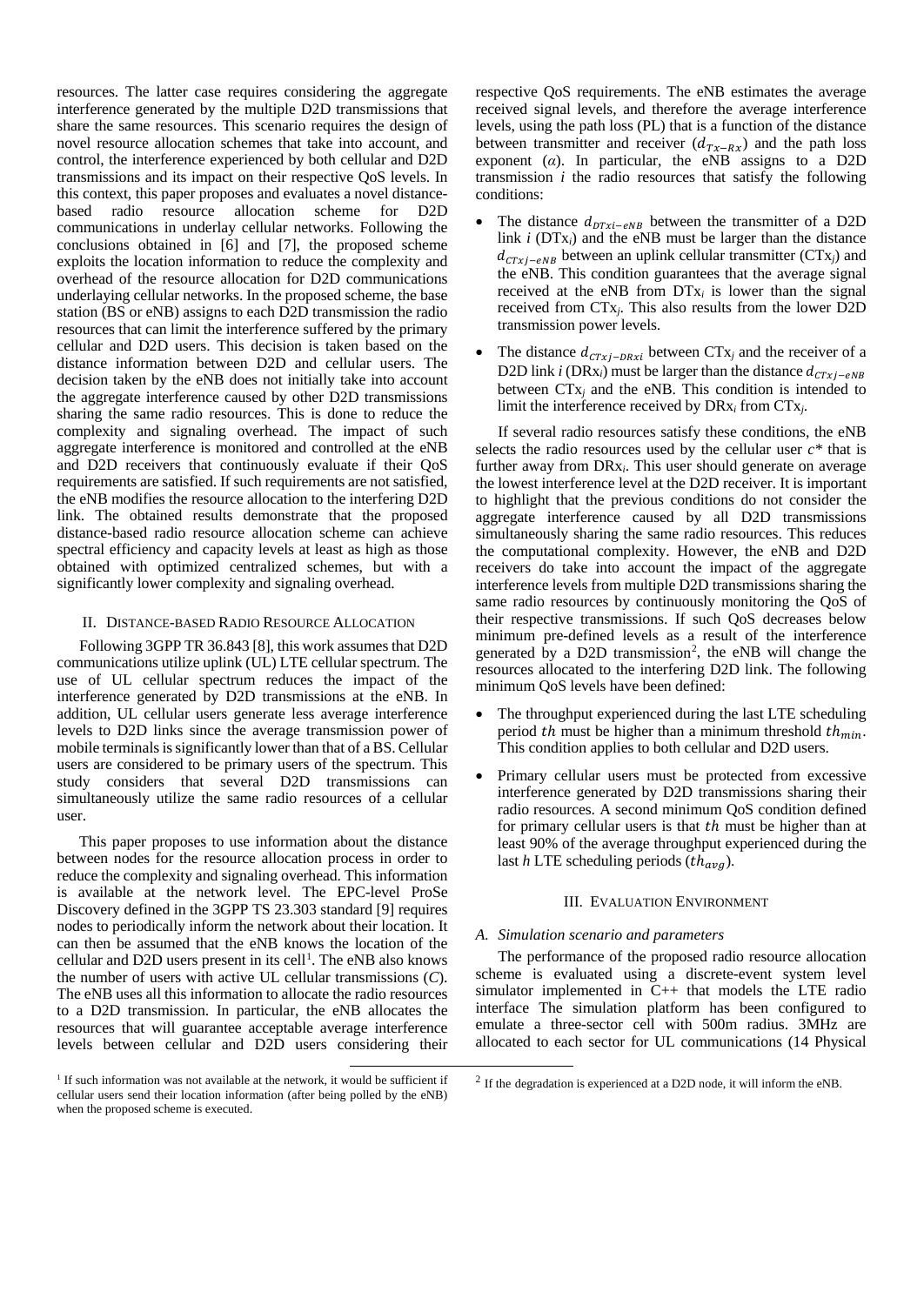Radio Blocks or PRBs). The path loss is estimated using the models recommended in 3GPP TR 36.843 [\[8\]](#page-4-7) for system simulation. In particular, the cellular path loss is estimated using the ITU UMA channel model expressed in (1). The D2D path loss is estimated using the outdoor-to-outdoor channel model under LOS conditions presented in (2). In (1) and (2), *d* is the distance between the eNB and the cellular user in meters,  $f_c$  is the center frequency in GHz,  $h_{BS} = 24$ m,  $h_{UT} = 0.5$ m, and  $d_{BP} =$  $4 \cdot h_{BS} \cdot h_{UT} \cdot f_c \cdot 10^9/c$ , where *c* is the propagation velocity in free space  $(c=3.0\times10^8 \text{ m/s})$ .

$$
PL_{cel} = \n\begin{cases}\n22 \log_{10}(d) + 28 + 20 \log_{10}(f_c), & \text{if } d < d_{BP} \\
40 \log_{10}(d) + 7.8 - 18 \log_{10}(h_{BS}) & \text{if } d_{BP} < d \\
-18 \log_{10}(h_{UT}) + 2 \log_{10}(f_c) & \text{and } d < 5 \text{km}\n\end{cases} \tag{1}
$$

$$
PL_{D2D} = \n\begin{cases}\n22.7 \log_{10}(d) + 27 + 20 \log_{10}(f_c), & \text{if } d < d_{BP} \\
40 \log_{10}(d) + 7.56 - 17.3 \log_{10}(h_{BS}) & \text{if } d_{BP} < d \\
-17.3 \log_{10}(h_{UT}) + 2.7 \log_{10}(f_c) & \text{and } d < 5 \text{km}\n\end{cases}\n\tag{2}
$$

The throughput  $(th)$  is estimated using the expression reported in 3GPP TR 36.942 (Annex A) [\[12\]:](#page-4-9)

$$
th = \begin{cases} 0 & \text{if } \sigma < \sigma_{min} \\ B \cdot \delta \cdot S(\sigma) & \text{if } \sigma_{min} < \sigma < \sigma_{max} \\ th_{max} & \text{if } \sigma > \sigma_{max} \end{cases}
$$
 (3)

ℎ is expressed in bits per seconds (bps). *B* is the bandwidth assigned to the transmission.  $\sigma$  is the value of the SINR measured at the receiver.  $\sigma_{min}$  represents the SINR value under which the throughput is null.  $\sigma_{max}$  represents the SINR value at which the maximum throughput  $(th_{max})$  is achieved.  $S(\cdot)$  is the Shannon bound  $(S(\sigma) = log_2(1 + \sigma))$ , and  $\delta$  is an attenuation factor. The expression in (3) models the effect of implementing an Adaptive Modulation and Coding (AMC) scheme that provides a throughput level equal to the Shannon bound attenuated by a factor equal to  $\delta$  over the range of SINR over which it operates.

Each cellular and D2D user transmits a 20Mb file with a transmission deadline (*tdeadline*) of 60s [\[13\].](#page-4-10) We consider a worst case scenario in which there are always *C* and *C*/3 active cellular users per cell and sector respectively (users are uniformly distributed across the cell). Two different D2D load levels are emulated considering an average time between sessions (*tbs*) equal to 1s (high D2D load) or 0.5s (medium D2D load). The number of simultaneous active D2D transmissions *D* is limited to *Dmax*. D2D transmitters are also homogenously distributed across the cell, but their minimum distance to the eNB is 150m. The distance between paired D2D transmitters and receivers is a uniform random variable in the range [0,  $d_{d2d}^{max}$ ] (in meters). All cellular and D2D users demand 2 PRBs<sup>[3](#page-2-0)</sup> (Physical Resource Block); this is independent of the resource allocation scheme. D2D transmissions cannot utilize simultaneously radio

<span id="page-2-0"></span> 3 3GPP TR 36.877 suggests this maximum assignment for D2D communications. The same assignment has been considered for cellular transmissions since the objective of this study is not to evaluate the QoS of resources from two different cellular users. However, the resources from one cellular transmission can be shared by several D2D transmissions. Cellular and D2D users transmit at a constant power  $P_{max}^{cell}$  and  $P_{max}^{d2d}$  respectively. All simulation parameters are reported in Table I.

| <b>Parameter</b>             | <b>Description</b>                           | <b>Value</b>     |
|------------------------------|----------------------------------------------|------------------|
| $\boldsymbol{h}$             | Number of LTE scheduling periods             | 10               |
| $th_{min}$                   | Minimum required throughput                  | 512 kbps         |
| $\sigma_{min}, \sigma_{max}$ | $SINR$ limits in $(3)$                       | -6.5 dB, 17 dB   |
| $Th_{max}$                   | Maximum throughput in (3)                    | 1.7 Mbps         |
| B                            | Bandwidth in (3)                             | 360 kHz          |
| δ                            | Attenuation factor in (3)                    | 0.75             |
| $t_{deadline}$               | Transmission deadline                        | 60s              |
| C                            | Number of active cellular users              | 21               |
| $C_{max}$                    | Maximum number of active cellular users      | 60               |
| $D_{max}$                    | Maximum number of active D2D users           | 100              |
| $d_{d2d}^{max}$              | Maximum D2D distance                         | 100m             |
| P <sup>cel</sup>             | Transmission power for cellular nodes        | $20 \text{ dBm}$ |
| $P_{max}^{d2d}$              | Transmission power for D2D nodes             | $14$ dBm         |
| $l_{max}$                    | Maximum aggregate interference threshold     | $10^{-6}$ mW     |
| $\gamma_{min}$               | Minimum SINR threshold for D2D transmissions | 2.8 dB           |

#### *B. Reference schemes*

Several reference schemes have been implemented for comparison purposes. The aim of this study is to design a radio resource allocation scheme that can achieve the highest possible system performance with low computational and signalling cost. In this context, we have selected as reference schemes a low complexity scheme (referred to as *Areas*) and an optimum scheme (referred to as *LP*) that provides an upper bound of the system performance (at the expense of overhead). *Areas*is based on [\[10\].](#page-4-11) It assigns orthogonal resources to D2D and cellular users in the same geographical area. To this aim, the cell is divided into three areas (Dx) that are different from the cell sectors (Sx) (Fig 1). D2D transmissions in D1 share the radio resources used by cellular users in S1, and so on. Within each area, radio resources are randomly assigned to each D2D transmission [\[11\].](#page-4-12) *Areas* seeks minimizing the interference between cellular and D2D transmissions with low complexity cost and signaling overhead.



cellular users as a function of the assigned radio resources but the impact of D2D communications underlaying cellular networks.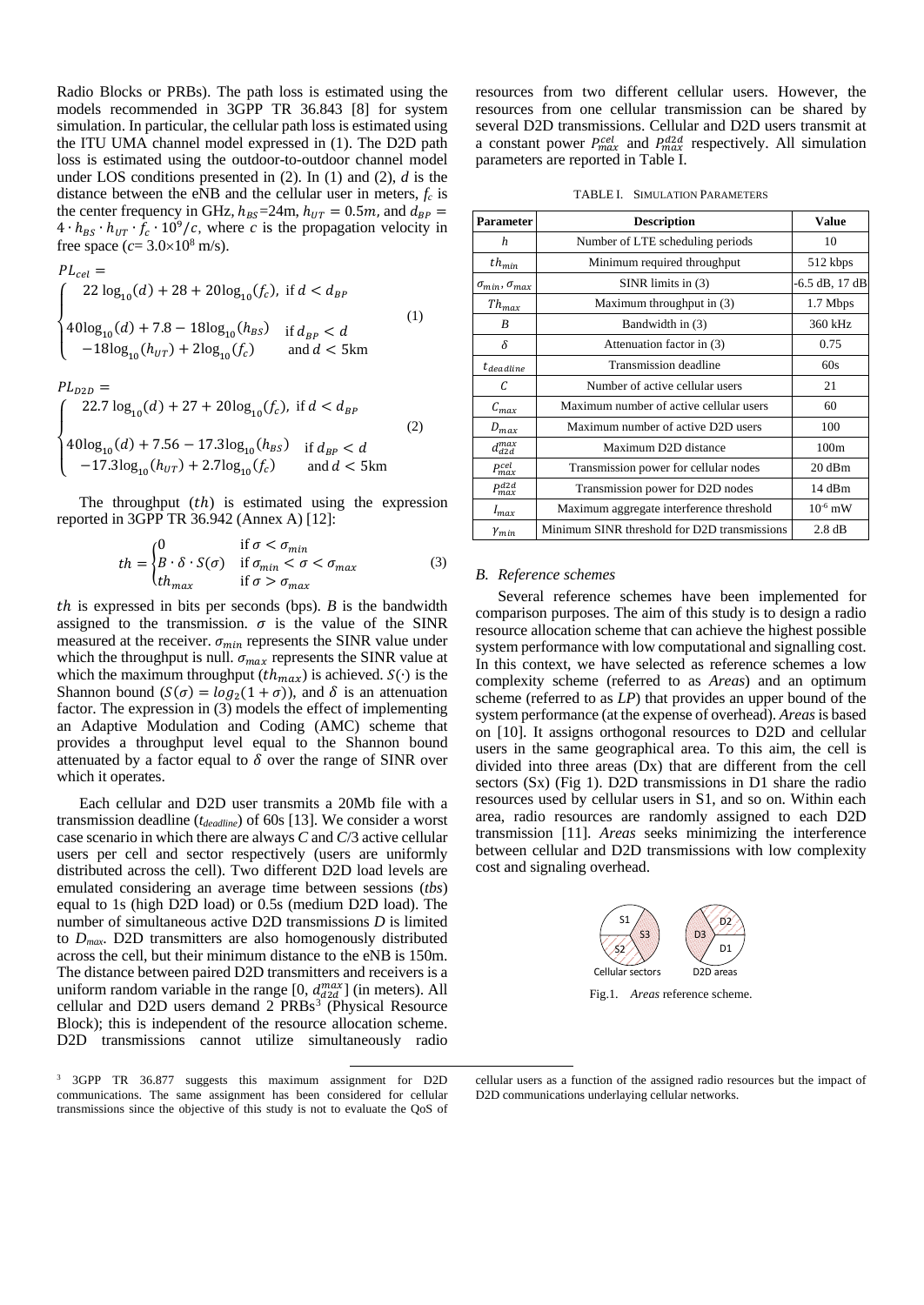The *LP* reference scheme was presented in [\[4\],](#page-4-3) and is designed to maximize the spectrum utilization by allowing multiple D2D transmissions in the same PRB of a primary cellular user. *LP* includes constraints to: 1) limit the aggregate interference suffered by cellular users from D2D transmissions to a maximum threshold *Imax*, and 2) guarantee a minimum SINR  $(\gamma_{min})$  to D2D transmissions. The resource allocation problem is formulated as an integer linear programming problem. *LP* has been implemented in this study to provide an upper-bound performance since there is no known polynomial-time algorithm for finding all feasible solutions  $[4]^4$  $[4]^4$  $[4]^4$ .

## IV. PERFORMANCE EVALUATION

Fig. 2 compares the average spectral efficiency achieved by the different radio resource allocation schemes under medium and high D2D load conditions. The figure includes the performance obtained when only cellular transmissions are allowed (referred to as *Cellular*). The spectral efficiency is shown for cellular and D2D users, and is expressed in terms of bps/Hz. As expected, D2D transmissions increase the total average spectral efficiency in the cell, but decrease the cellular spectral efficiency. The degradation is particularly important for the *Areas* scheme. This scheme allows D2D users to share the radio resources of a primary cellular transmission located in a different geographical region. The resources assigned to the D2D transmissions are selected randomly among the candidate resources [\[11\].](#page-4-12) Such random selection can result in that D2D transmissions close to the eNB are paired with cellular users at the cell edge. In this case, the D2D transmission can degrade the SINR at the eNB and hence the cellular QoS performance (Fig. 3); the degradation increases with the cell load.

Fig. 2 shows that *LP* and the proposed scheme result in the largest increase of the total average spectral efficiency compared to *Cellular*; e.g. 99% and 101% respectively under high D2D load conditions. These schemes also result in the lowest reduction of the cellular spectral efficiency (Fig. 2) and throughput (Fig. 3) when D2D transmissions are allowed. This



Fig. 2. Average spectral efficiency.

<span id="page-3-0"></span> 4 All possible combinations of concurrently active D2D links can grow exponentially with the total number of D2D links.

is due to the fact that both schemes take into account during the resource allocation process the interference between D2D and cellular transmissions. This results in that both schemes are capable to maintain high spectral efficiency and throughput levels to cellular users while increasing the spectral efficiency and throughput of D2D transmissions (Table II). Fig. 2, Fig. 3 and Table II show that the proposed scheme achieves a slightly higher performance (spectral efficiency and throughput) than *LP*. In addition, the complexity of the proposed scheme is significantly lower than *LP* which can be challenged by the time needed to find solutions in real-time [\[4\].](#page-4-3)



TABLE II. AVERAGE THROUGHPUT (MBPS) PER D2D TRANSMISSION

| <b>Allocation scheme</b> | <b>Medium D2D load</b> | High D <sub>2D</sub> load |
|--------------------------|------------------------|---------------------------|
| Areas                    | 1.44                   | 1.18                      |
| I P                      | 1.16                   | 1.10                      |
| Proposal                 | 131                    | 1 22                      |

The gains obtained with *LP* and the proposed scheme result from their ability to better exploit the spatial diversity of D2D transmissions. For example, the proposed scheme takes advantage of the distance between D2D and cellular nodes to allow for various D2D transmissions (sufficiently separated) to simultaneously share the same radio resources. However, both schemes differ on how they allocate the resources. *LP* avoids pairing a high number of D2D transmissions to the same cellular transmission. For example, with *LP* only 1.3% of cellular transmissions are paired with more than 4 D2D transmissions, while this percentage increases to 10% for the proposed scheme. On the other hand, the proposed scheme reduces the percentage of cellular transmissions that simultaneously share its radio resources with more than one D2D transmission with respect to *LP*. This percentage is equal to 85% for *LP* and 53% for the proposed scheme. Decreasing this percentage reduces the average interference for both D2D and cellular transmissions, and this reduction is at the origin of the higher average throughput levels achieved with the proposed scheme (Fig. 3 and Table II). However, decreasing this percentage also resulted in that 20% of D2D transmissions had to wait for being allocated radio resources with the proposed scheme (under high D2D load conditions). On the other hand, *LP* achieved a null waiting time for all D2D transmissions. In this case, *LP* always achieved a